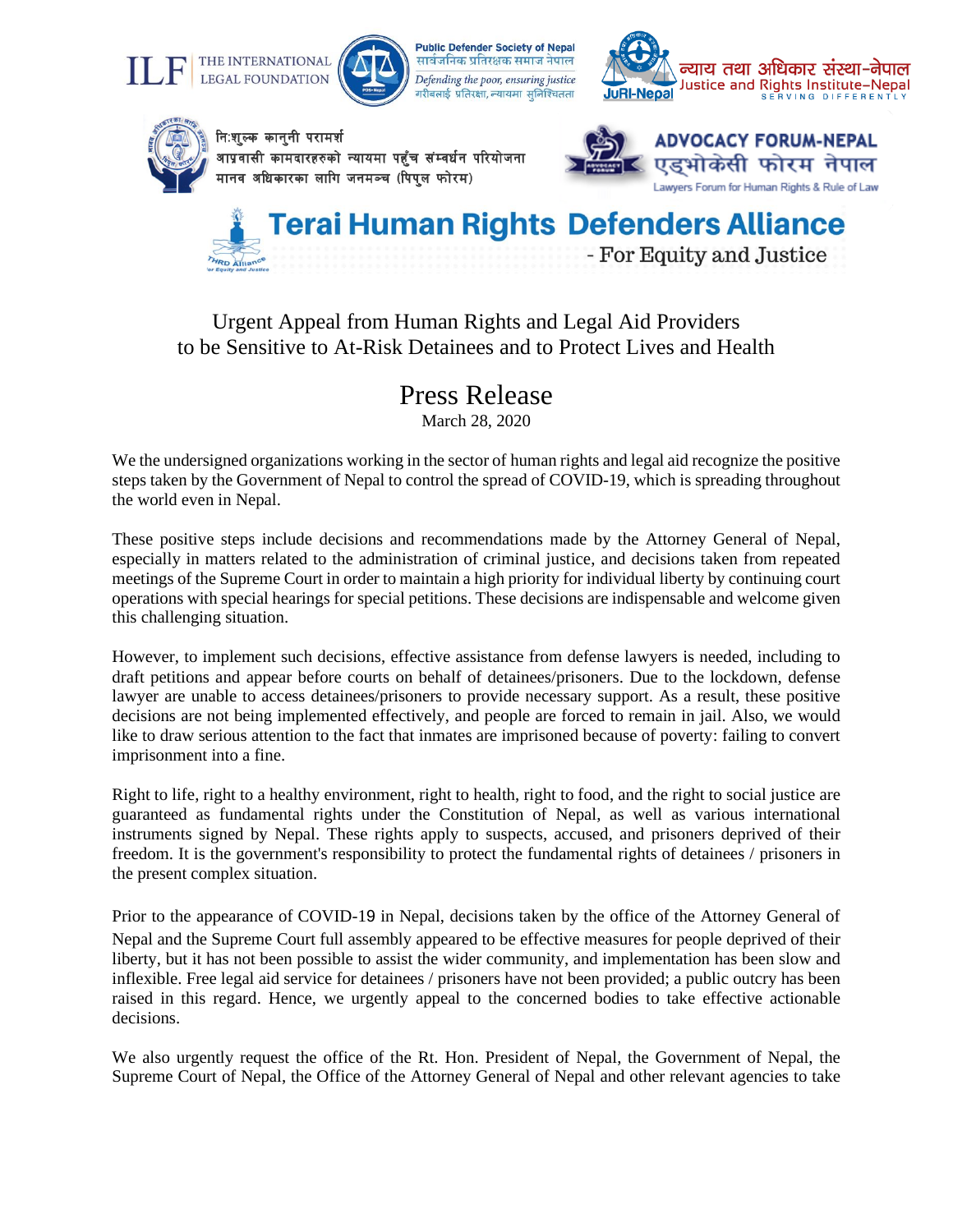the following decisions and implementation steps to protect the rights of persons beyond the detainees and prisoners addressed by the Supreme Court's decision.

- 1. We call for immediate release of detainees and prisoners over the age of 60 and those with underlying medical conditions such as asthma, diabetes, and heart or lung conditions who are at high risk of serious illness or death due to COVID-19.
- 2. At present, there are over 25,000 detainees and prisoners, held in facilities with a total capacity of 10,433 inmates, across the country, according to the Prison Management Department's monthly statics (MASKEBARI). Since more than twice the number of people is imprisoned than the facility capacity, people kept in prison awaiting trial or serving sentences are at high risk of transmission. Hence, we sincerely request the concerned agencies to take immediate decision as per the principle of state responsibility and the principle of necessity.
- a) In the case of prisoners other than those convicted of heinous offences, people who have served half their sentences, there should be an immediate decision to waive or pardon of rest of their punishment in accordance with Article 276 of the Constitution of Nepal.
- b) For prisoners detained due to failure to pay the penalty imposed by the verdict, these prisoners should be released, considering the situation, and can pay the fine due to the government once the situation becomes normal, as per implementation of section 20(2) of the Criminal Offences (Sentencing and Execution) Act, 2017 (2074).
- c) In case of failure to pay the requisite bail amount, the situation has to be reviewed immediately in the case of criminal prosecution (Penalty Determination and Implementation) Act, 1. in pursuit of a decision to release the individual based on time served.
- d) For people detained due to failure to pay the bail amount requested by the court, a special decision from the Supreme Court should instruct all district courts to issue a new jail bail order and hand over detainees on personal guarantee (personal bail).
- e) Immediately collect the data for detainees and incarcerated people with special needs, who have to depend on other people for their daily living due to disability, and take a special decision to release these people from detention and prison.
- 3. Concerning dilemmas related to the rights of a child, such as when a judge is deciding as to whether a child to be imprisoned in a child rehabilitation home can be resentenced or have their case adjourned or have their punishment postponed, there should be instructions for the concerned courts regarding the diversion and suspension of punishment under the Children's Act, 2075 (2018). Although it appears that the District Court can make the necessary decisions for adjournment of sentence, at a judge's discretion, a special instruction from the Supreme Court on this matter should be issued soon.
- 4. All detainees and incarcerated people who feel insecure in their health and life given this particular situation created by the coronavirus should be able to make special pleas before the court, the Government of Nepal, and the subordinate bodies, presenting special requests related to the impact of COVID-19. Since the decision was taken from the full meeting of the Supreme Court to hold hearings for such kinds of requests and since the Prison Administration has a legal obligation to deliver such petitions before the concerned authorities from detainees and prisoners, refusal of jail administration to forward any special request, such as cases related to converting imprisonment to fine applications, shows refusal to comply with legal obligations, and failure in the protection of human rights. Such incidents have occurred and been immediately revealed. We have a keen interest in this and urge all parties concerned to carry out their legal duties effectively as soon as possible.
- 5. During this particular stage of transmission risk and lockdown, special cases are also being heard, and the presence of a legal practitioner before the court is important for the trial. During the